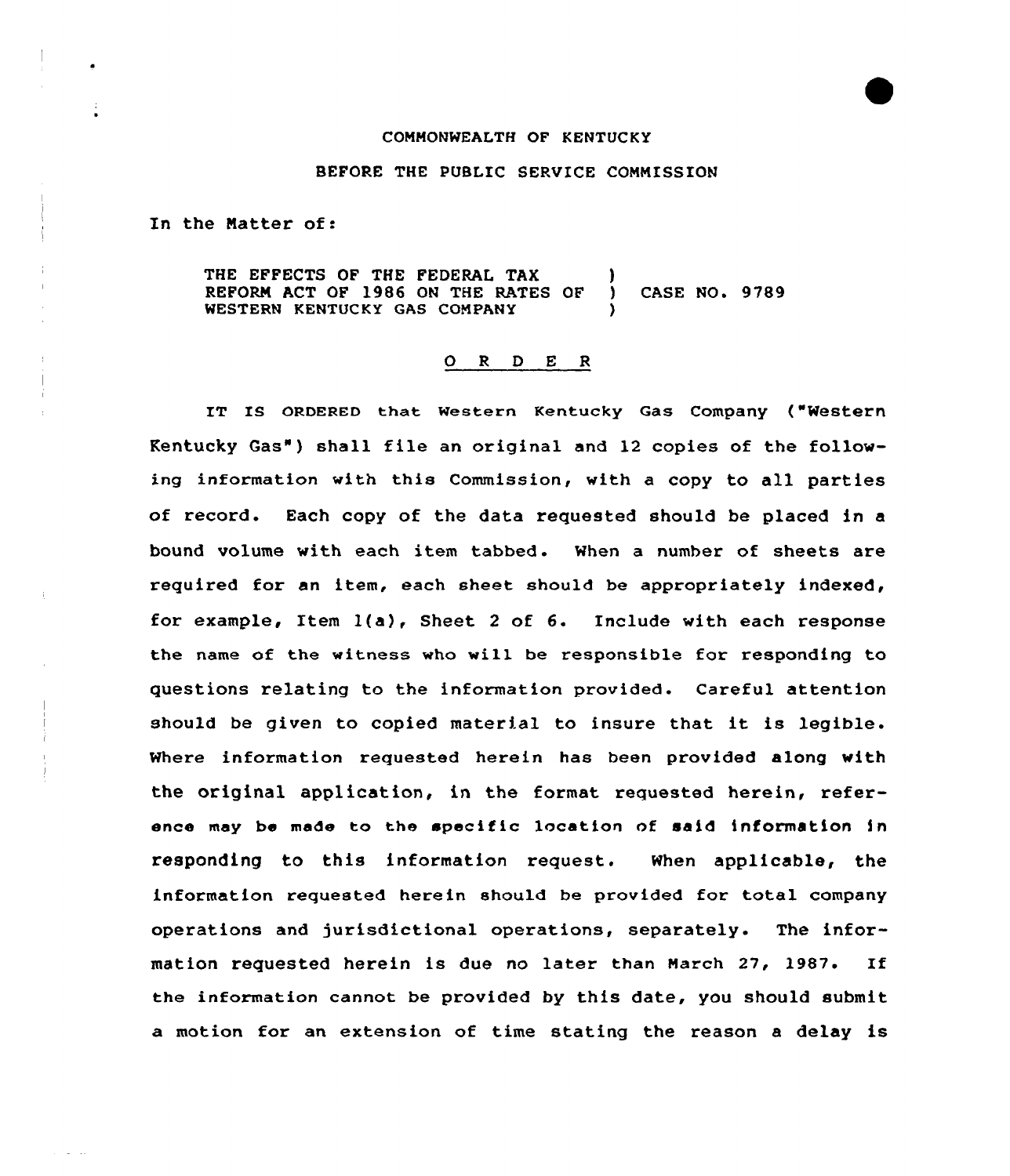necessary and include a date by which it will be furnished. Such motion will be considered by the Commission.

## Information Request No. 1

l. In response to the Commission's Order of December ll, 1986, responding utilities have made numerous adjustments to reflect the affects on revenue requirements of increases and decreases in tax expense resulting from the 1986 Tax Reform Act. In order to allow every utility the same opportunity to address the numerous elements contained in the various filings the following list of issues is provided. The effects of Items (1), (2) and (3) shall be addressed by all utilities. The effects of Items (4) through (20) should be addressed by each utility as applicable. For each item below, provide the dollar amount for each adjustment or, for items omitted, an explanation as to why the information is not being supplied. Include a detailed explanation and workpapers of how each amount was determined and a reconciliation of the sum of these adjustments to the total amount of revenue requirement affect included in the original application.

- (1) Federal tax rate change <sup>46</sup> to 34 percent.
- (2) Amortization of excess deferred taxes.
	- (a) Depreciation related.
	- (b) Non-depreciation related.
- {3) Unbilled revenues.
- {4) Alternative minimum tax.
- (5) Kentucky income taxes.
- (6) Investment tax credits <sup>~</sup>
- (7) Capitalized overheads.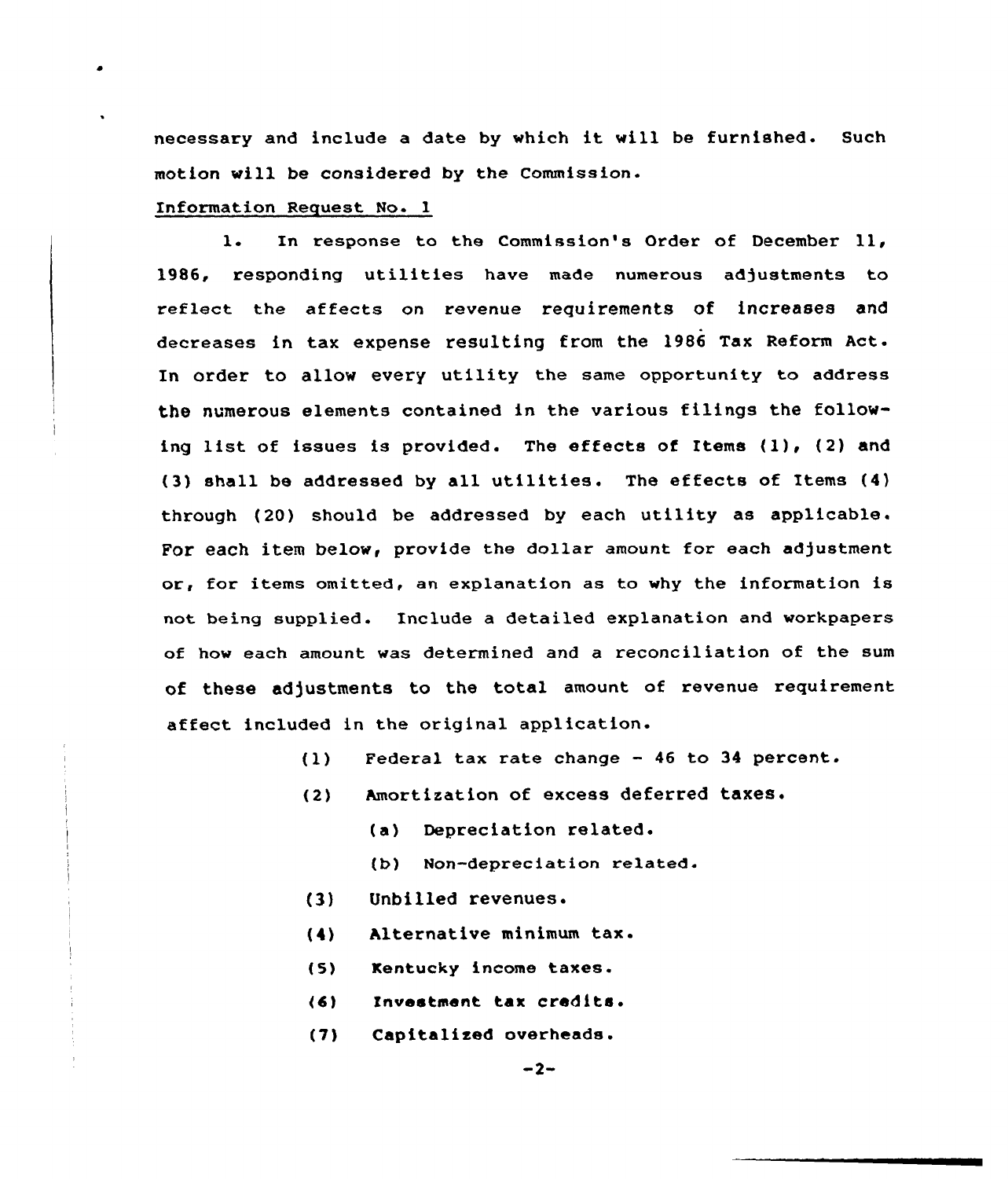- (8) Capitalized interest.
- (9) Depreciation.
- (10) Vacation pay.
- $(11)$  ESOP.
- (12) Pension expense.
- (13) Uncollectible accounts and bad debt reserve.
- (14) Provision for 80 percent of certain business expense deductions.
- (15) Contributions in aid of construction.
- (16) Customer advances for construction.
- (17) Super fund taxes.
- (18) PGAs <sup>~</sup>
- (19) Cash flow.
- (20) Payroll taxes.

2. Provide any comments you deem appropriate as to the procedure of adjusting rates effective July 1, 1987, to reflect the change in revenue requirements based on the lowering of the top corporate rate to 34 percent.

3. With reference to page <sup>4</sup> of James W. Sharpe's Prepared Testimony, provide a copy of "Public Utility Topics — Tax Reform Act of 1986: Impact on Public Utilities."

4. Provide a detailed income statement for the test year ending November 30, 1986.

5. Provide a detailed balance sheet for the test year ending November 30, 1986.

 $-3-$